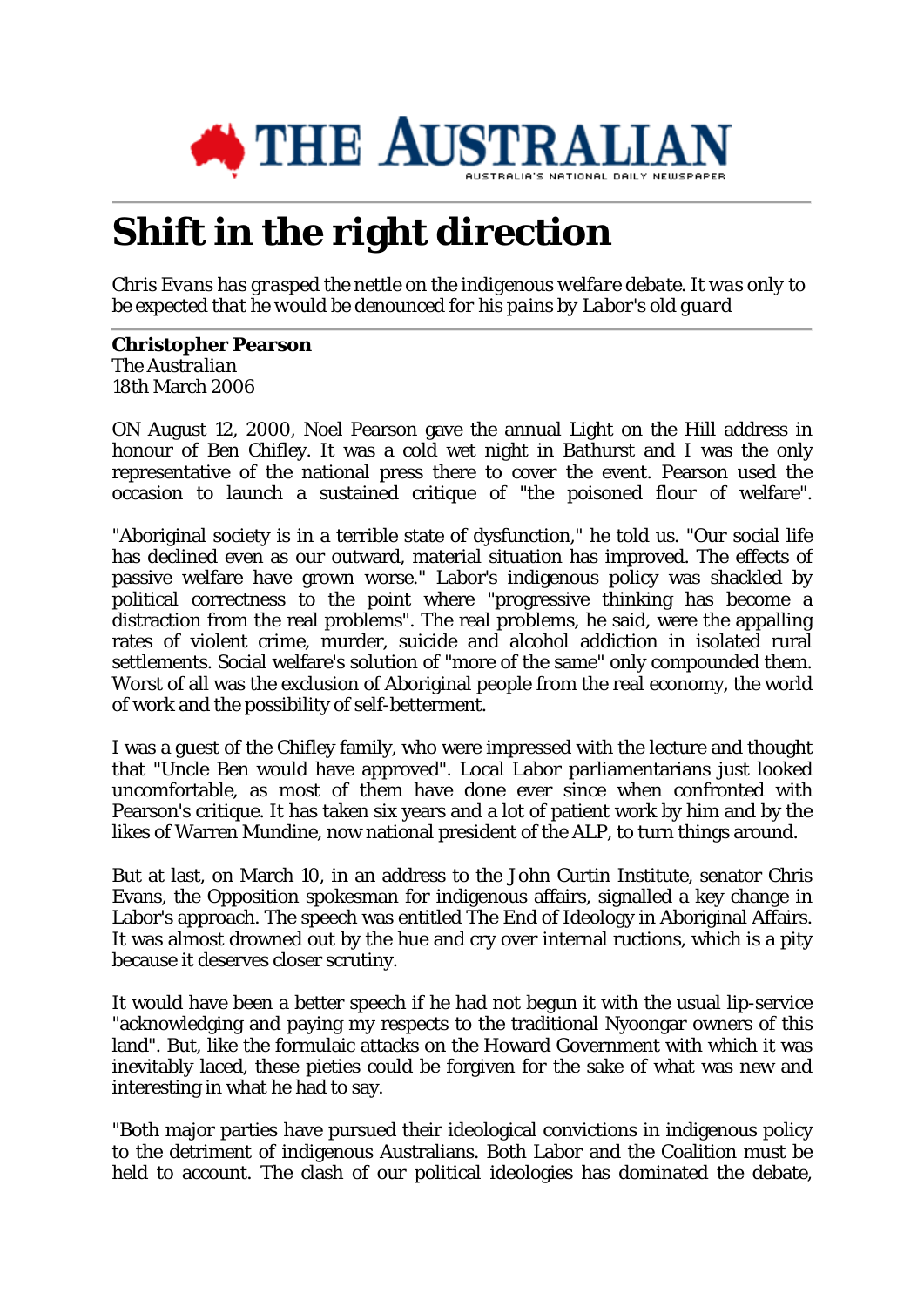distracting focus from our respective policy failings in addressing indigenous disadvantage.

"The bitter and protracted arguments over the history of Aboriginal experience of white man's colonisation has done nothing to assist one Aboriginal child beat trachoma or prevent one Aboriginal adult from dying many years before their time."

As a minor player in the history wars that Evans is deploring here, I think it should be pointed out that arguments about the colonial past exist in their own right as a necessary debate. They don't impinge in any way on campaigns to alleviate trachoma - a cause all the combatants would doubtless support - and to suggest otherwise, or that we should have one debate and not the other, is fatuous.

Evans's critique of the Howard decade, in the overall history of the past 23 years which he sees as largely wasted, is also predictable and rather mean-spirited, which is a pity coming from somebody who says he's interested in moving beyond ideological axe-grinding. Even so, reading the speech you get the sneaking suspicion that he's attacking the other side mostly so as to provide cover for the sterner things he has to say about his own.

"For too long the political process has acted as a brake on progress. Both sides of politics have looked to [minimise] the political risks they take in the management of indigenous affairs by downplaying expectations and refusing to take responsibility for results. Neither Labor nor the Coalition occupies the high moral ground. Neither side can take comfort in the evidence of their performance.

"Both sides have to look beyond our ideology and look to how we can move forward. For Labor that means abandoning our sense of misplaced moral superiority; acknowledging that the rights agenda is only part of the solution; accepting that confronting problems plague many indigenous communities; and becoming more focused on outcomes ...

"A useful place to start is to acknowledge the common ground. Both the Coalition and Labor believe indigenous people should have as much opportunity to share in the benefits of Australia as every other citizen. We all want to see a fair chance in life for indigenous children. Neither side of politics has a monopoly on compassion. We can, and we should, have a passionate and vigorous debate about the way we can achieve change. But we will better be able to do so if we work from a position [that] acknowledges the common aspirations we share."

That juncture in the speech would have been a perfect opportunity for Evans to pay tribute to the pioneering work of John Herron, a minister whom the Labor Party has often vilified and whose achievements it has consistently trivialised. It was Herron who begged the Aboriginal and Torres Strait Islander Commission - and eventually bullied it - into spending the first few thousand dollars on long-overdue research into domestic violence in isolated communities. ATSIC thought it was a right-wing conspiracy and found it extremely politically inconvenient to acknowledge that there was a problem. But at this distance there can be no doubt that his timely intervention saved lives and that it was a mould-breaking kind of practical politics.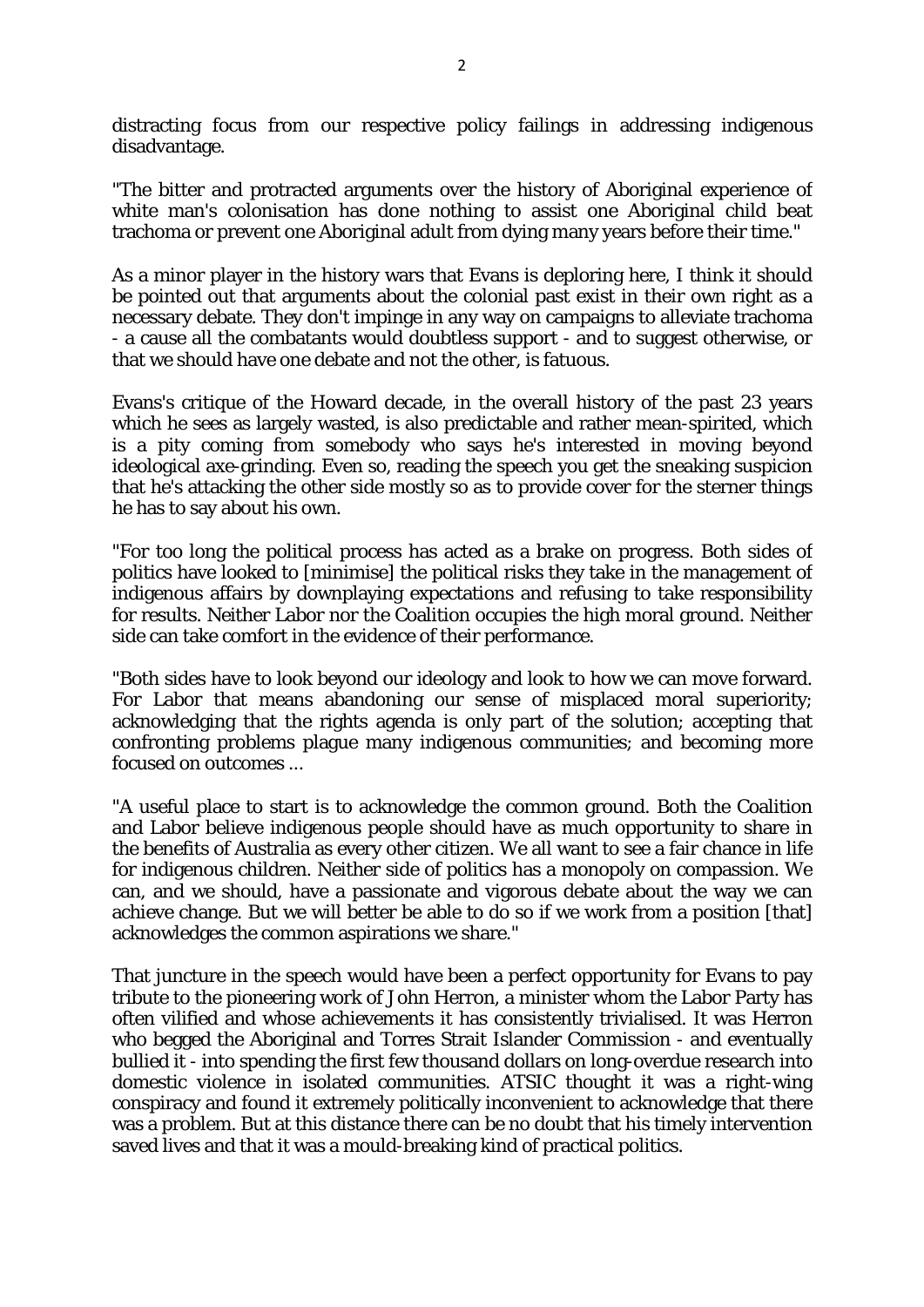Herron was also among the first to encourage Pearson to speak out about dysfunctional communities.

If recognising Herron's achievements is still too much to expect, at least Evans acknowledges that "Noel Pearson's contributions on economic development, welfare dependency and individual responsibility have fundamentally shifted the indigenous debate. His contributions have been more powerful because they are made by an articulate and passionate indigenous person. His ideas have strongly influenced the federal Government, which has used them to justify their approach when it suits them. His approach and new 'get tough' language have invoked considerable criticism and unease from many indigenous people.

"The truth is, his agenda pushes the debate to issues where many of us are not comfortable to go. His language has been chosen to win conservative support, but he does confront real and raw issues that challenge us all. Many on the Left of politics have failed to respond, in part because it takes them into the territory of very difficult and negative aspects of indigenous life.

"What is even more worrying is that many indigenous leaders seem reluctant to publicly engage, in part because of their nervousness about the media treatment of Noel's critics."

It may well be that media enthusiasm for Pearson's analysis has led to people who disagree with him being cowed into silence. If so, Evans is right to make the point because Pearson prefers conversations to monologues and doesn't pretend he has all the answers. Evans has grasped the nettle on the welfare debate and says it's "one area where Labor must engage more and adopt a less ideological stance".

It was only to be expected that he would be denounced for his pains by Labor's old guard. Gerry Hand, who was the minister for Aboriginal affairs from 1987 to 1990, said that Evans's proposed shift to pragmatic policy was "ill-conceived and stupid". He also dismissed the speech as "totally lacking in any appreciation of the issues confronting Aboriginal Australia".

Mundine begged to differ. He said Labor's indigenous policy "had started out well but had lost the plot a little bit. It's a tremendous shift, a seismic shift, and I have to take my hat off to him".

At least one of Evans's criticisms of the Coalition struck me as quite telling. He said: "Personally, I struggle to see how removing an individual's welfare benefits helps them to overcome the alcohol, drug or petrol addiction that drives their behaviour."

It would be interesting to hear what Amanda Vanstone at her frank best had to offer in reply. Evans obviously thinks so too and says he's open-minded on that score. "I am willing to debate these issues. When we have this debate it should not be in a politically charged atmosphere. Labor has to do better than a knee-jerk response that labels political opponents as racist and paternalistic."

A return to the days when Aboriginal affairs policy was largely a matter of bipartisan consensus may be too much to hope for. But Evans's speech is a step in the right